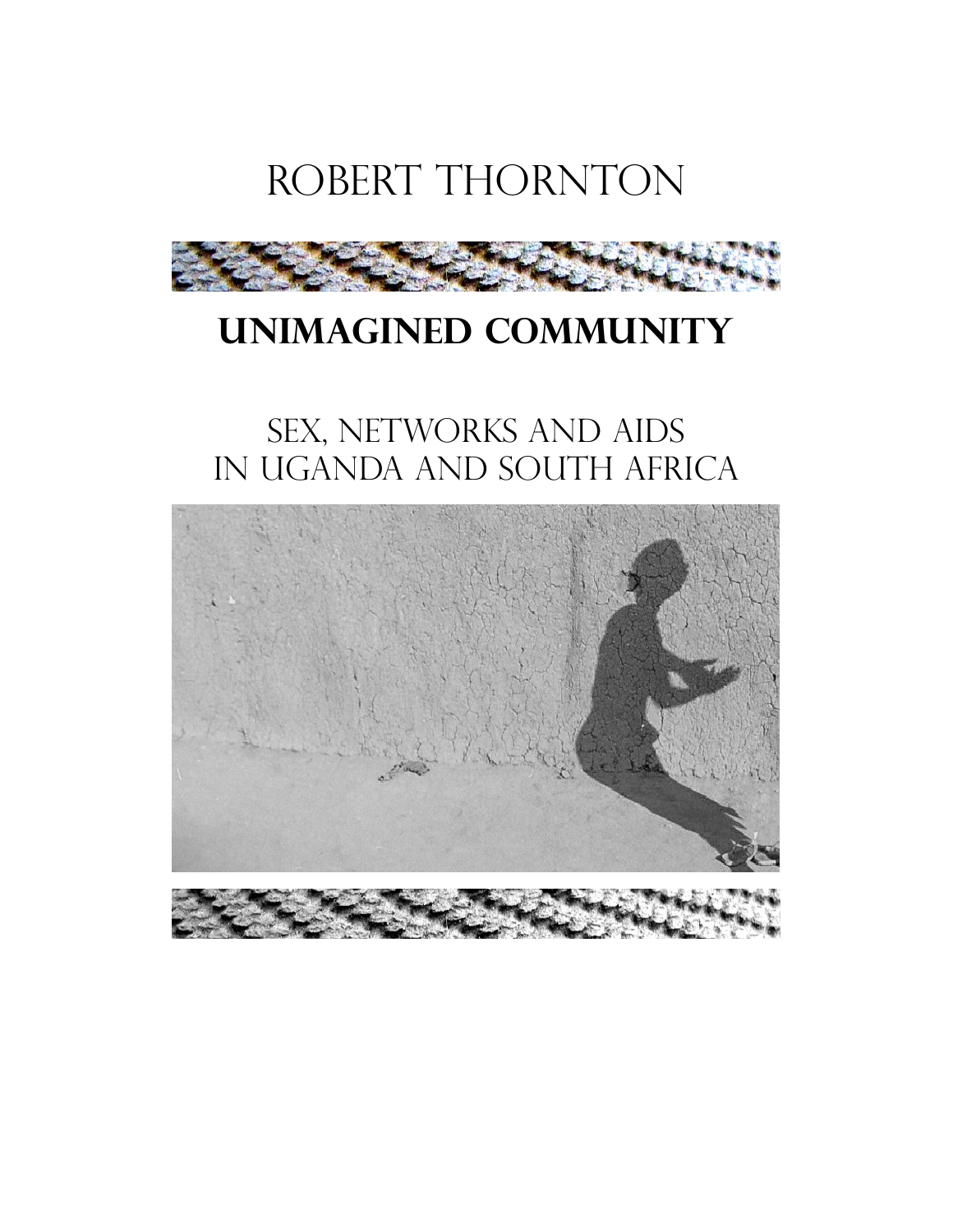

# **Unimagined Community Sex, Networks and AIDS In Uganda and South Africa**



**© Robert Thornton Department of Anthropology University of the Witwatersrand Johannesburg, South Africa** 

**June 2007** 

**Version 5.0** 

#### **All text & photographs © R. Thornton**

Contact:

email: Robert.Thornton@wits.ac.za Office tel.: +27(0)11 717 4410 Home tel.: +27 (0)11 646 2578 Mobile tel.: +27 (0)82 883 7424 Fax: +27 (0)11 717 4419

 $\equiv$ 

Department of Anthropology University of the Witwatersrand Private Bag 3 Wits 2050 South Africa

#### æ

Room 13, Central Block East Campus University of the Witwatersrand 1 Jan Smuts Ave, Braamfontein, Johannesburg, South Africa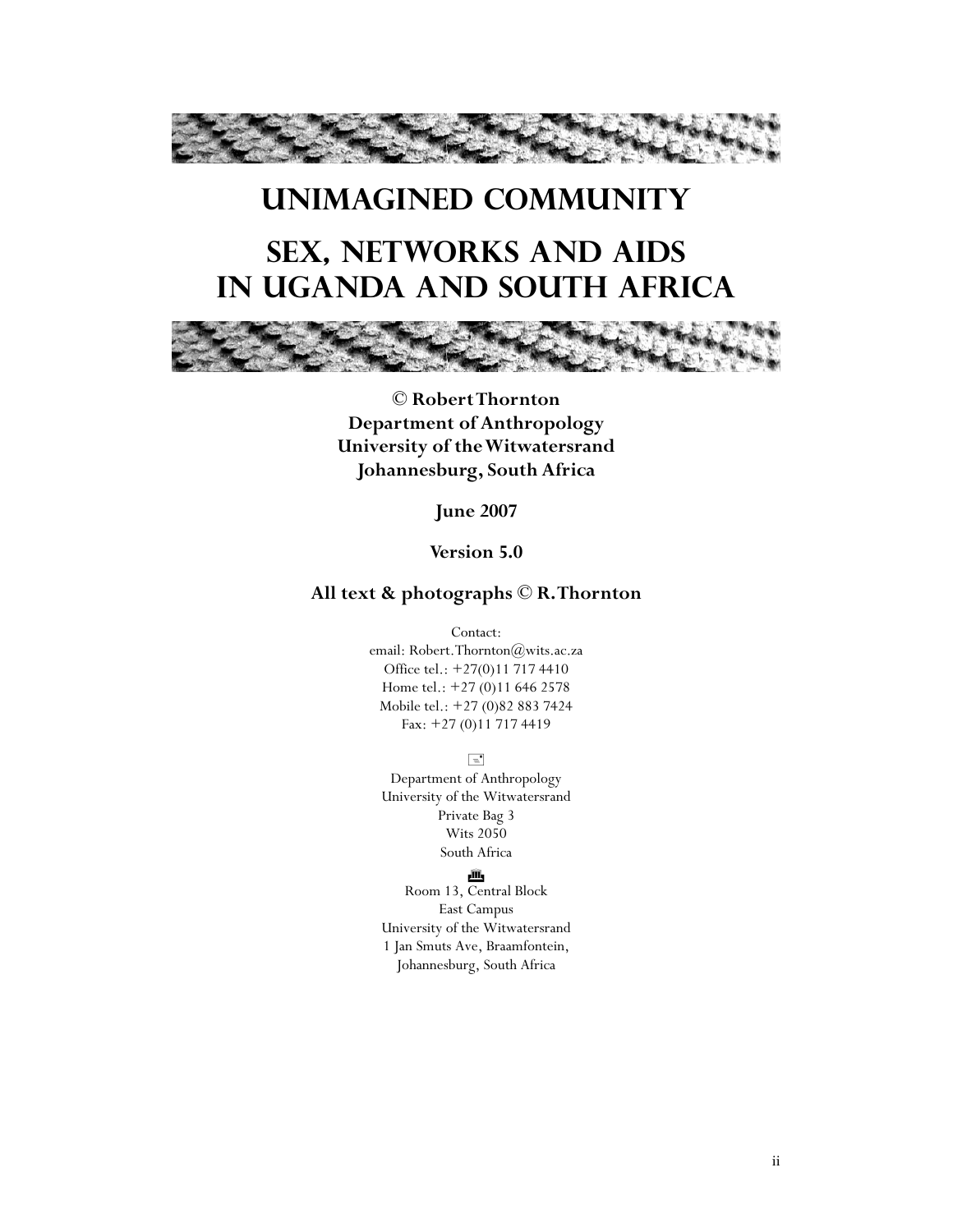## **Dedication**

This book is dedicated to my father, Professor Givens Louis Thornton, with all my love. He took me to India and to Africa. He showed me how to see people and their ways with love and understanding. I miss him. He will be with me always.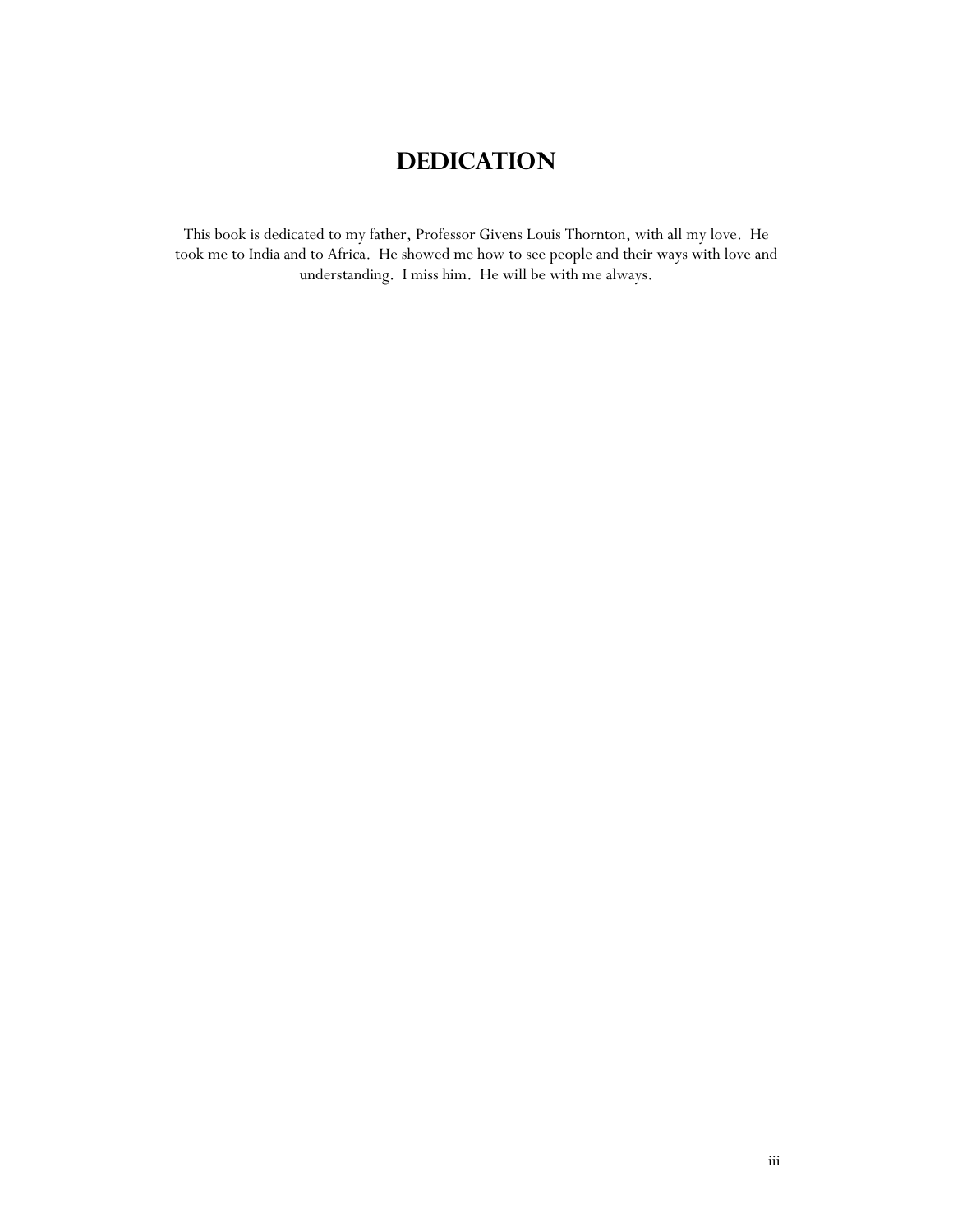## **Table of Contents**

### **GREO**

| List of figures and illustrations                                                           | V   |
|---------------------------------------------------------------------------------------------|-----|
| Acknowledgements                                                                            | vii |
| Guide to Acronyms and other usage                                                           | ix  |
| Preface                                                                                     | Хĺ  |
| Introduction: Meaning and Structure in the study of AIDS<br>1.                              | 1   |
| Comparing Uganda and South Africa:<br>2.<br>Sexual networks, family structure, and property | 24  |
| 3. The Social Determinants of Sexual Network Configuration                                  | 43  |
| The 'Tightening Chain': Civil Society and<br>4.<br>Uganda's Response to HIV/AIDS            | 63  |
| 5. AIDS in Uganda: Years of Chaos and Recovery                                              | 76  |
| Siliimu as 'Native Category': AIDS as Local Knowledge<br>6.<br>in Uganda                    | 88  |
| Uganda's 'Indigenisation' of AIDS: Governance and the<br>7.<br>Political Response in Uganda | 101 |
| South Africa's Struggle:<br>8.<br>The omission and commission of truth about AIDS           | 116 |
| 9. Imagining AIDS-South Africa's Viral Politics                                             | 132 |
| 10. Flows of sexual substance: The sexual network in South Africa                           | 149 |
| 11. Preventing AIDS: A New Paradigm for a New Strategy                                      | 169 |
| <b>References Cited</b>                                                                     | 179 |
| Index                                                                                       | 190 |
|                                                                                             |     |

 $\alpha$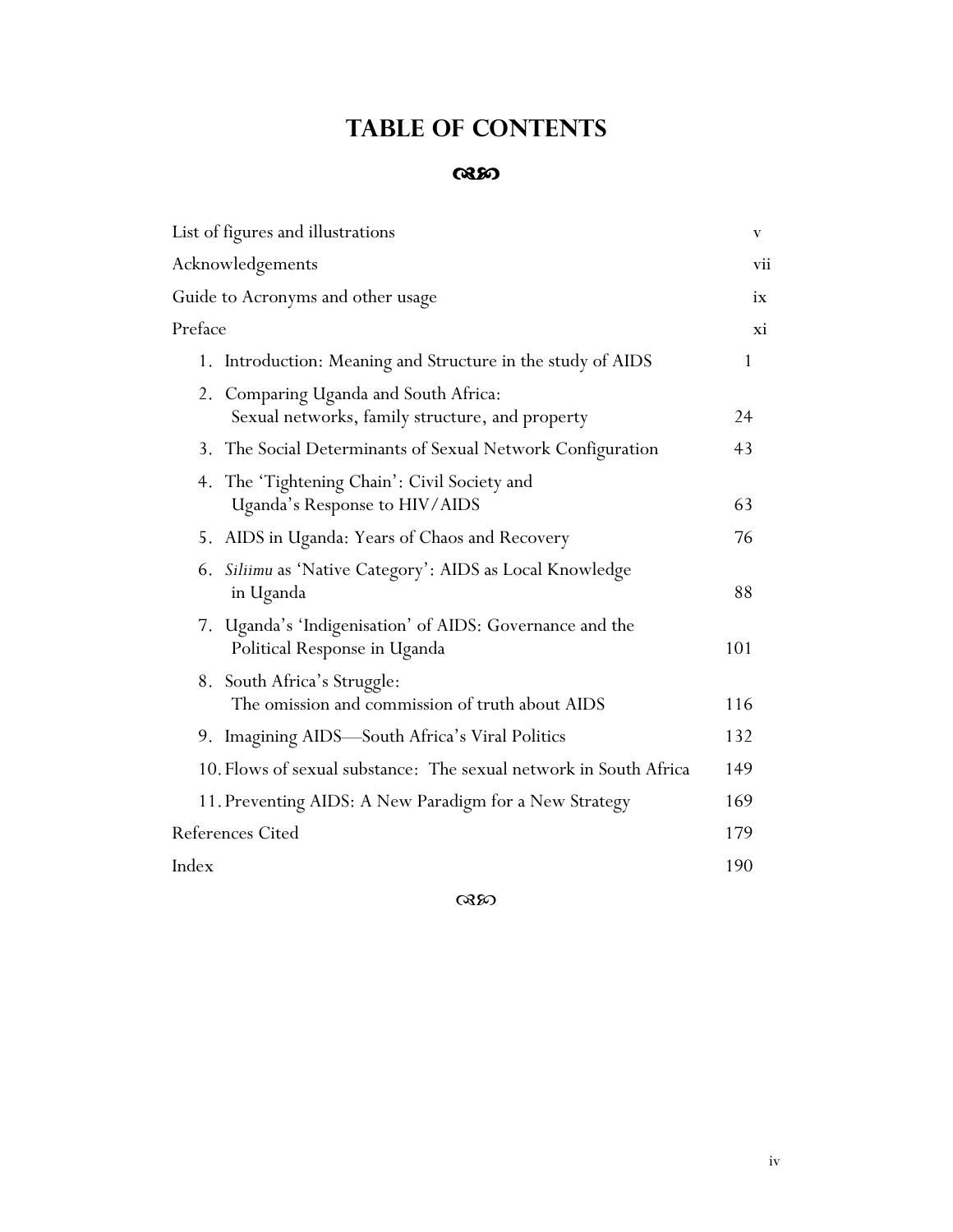## **List of Figures**

| Figure 1.1. Kamondo's family photo album, Mbarara, Uganda; showing the<br>Thornton family's picture from 1978 (lower) and Kamondo with his<br>wife (upper). The author is in the middle with his newborn son.  | 16  |
|----------------------------------------------------------------------------------------------------------------------------------------------------------------------------------------------------------------|-----|
| Figure 1.2. The time of HIV/AIDS: sub-processes are linked in complex<br>feedback and feed-through loops, although situated in historical time.                                                                | 21  |
| Figure 2.1. Stoneburner and Low-Beer's epidemiological model of HIV<br>prevalence change in Uganda (Stoneburner & Low-Beer 2004: 717,<br>fig. $3A$ )                                                           | 26  |
| Figure 2.2. Stripped of data, the overall prevalence trends in Uganda and South<br>Africa are starkly different                                                                                                | 33  |
| Figure 2.3. Comparison of HIV trends in Uganda and South Africa, 1992-2002                                                                                                                                     | 34  |
| Figure 2.4. Trends for changing HIV prevalence for Kampala, Uganda, 1985-<br>2002                                                                                                                              | 39  |
| Figure 2.5. The earliest period of growing HIV prevalence in South Africa,<br>1984-1994 (data source: UNAIDS/WHO Epidemiological FactSheet<br>2000)                                                            | 42  |
| Figure 3.1. The Bunga or Buganda King's Council building, in Mmengo, where<br>the Lukiiko (King's Council) is housed. Mmengo today is a suburb of<br>Kampala, Uganda. (Photograph: R. Thornton)                | 52  |
| Figure 4.1. The USAID pamphlet that popularised the 'ABC Approach' and<br>gave simplified reasons for HIV prevalence decline in Uganda.                                                                        | 67  |
| Figure 4.2. Kamondo's grave in the family homestead, with his wife and two of<br>his children. (photograph by R. Thornton)                                                                                     | 68  |
| Figure 4.3. The 'Success Story' graph (Hogle et al. 2002)                                                                                                                                                      | 71  |
| Figure 6.1. Love Carefully poster, circa 1988. This poster was displayed in the<br>Uganda AIDS Commission offices in Mmengo, Uganda, in 2003.<br>(Photograph by R. Thornton 2003.)                             | 98  |
| Figure 6.2. 'Behave Responsibly To Avoid Getting ADIS' poster, circa 1989.<br>This poster was displayed in the Uganda AIDS Commission offices in<br>Mmengo, Uganda, in 2003. (Photograph by R. Thornton 2003.) | 99  |
| Figure 7.1. Theta News, Official newsletter of the 'Traditional and Modern<br>Health Practitioners Together against AIDS and Other Diseases'<br>(THETA).                                                       | 110 |
| Figure 7.2. Partial compilation of total comdom imports and local distribution<br>in Uganda, 1987-2003.                                                                                                        | 112 |
| Figure 7.3. Cumulative growth of NGOs, CBOs and FBOs (by date of<br>registration to provide HIV/AIDS services) dealing wholly or in part<br>with HIV and AIDS. (Data from files in the offices of Uganda       |     |
| Network of AIDS Services Organisation, Nakulabye, Kampala.).                                                                                                                                                   | 115 |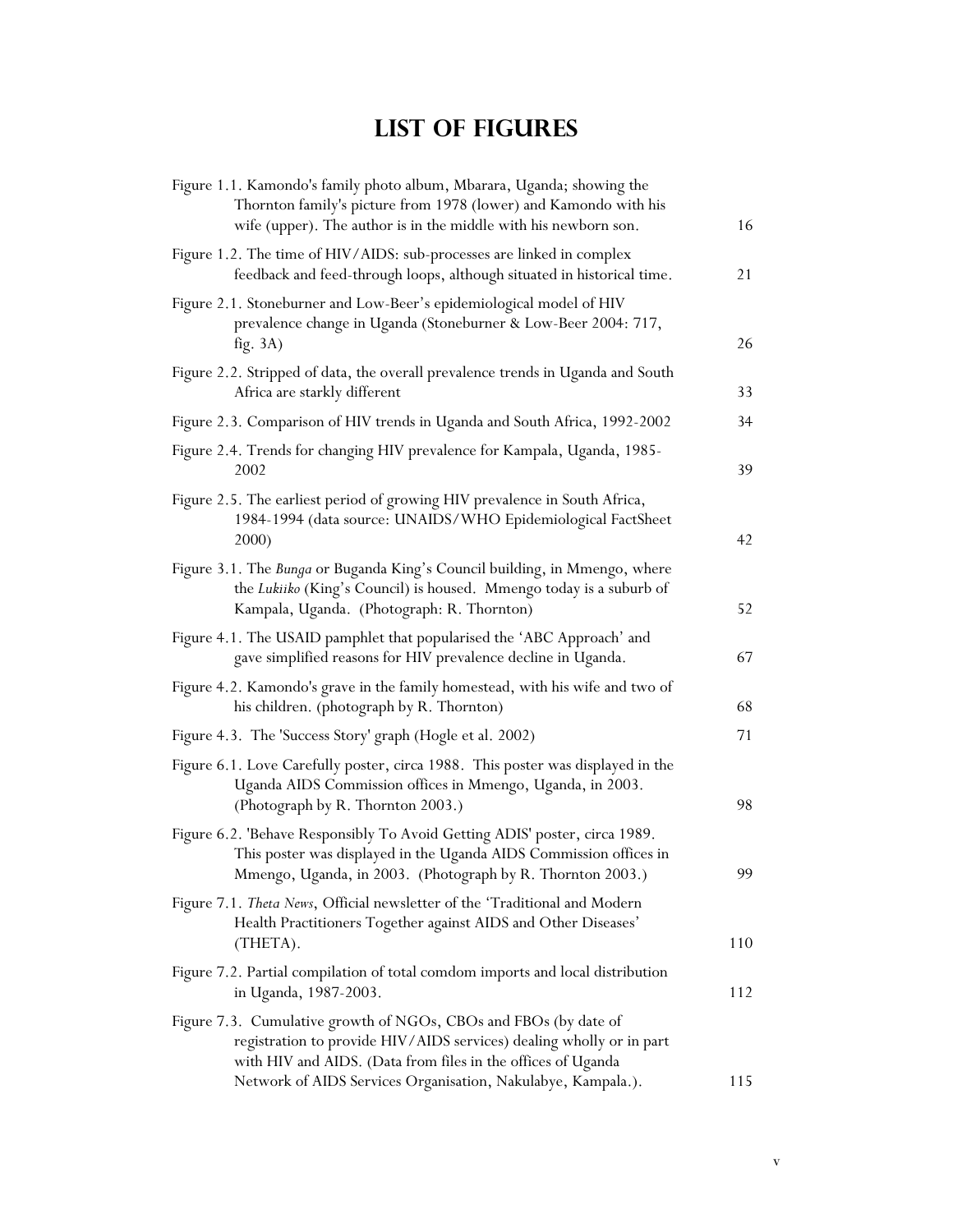| 143 |
|-----|
| 145 |
| 153 |
| 154 |
| 154 |
| 154 |
| 158 |
| 161 |
| 164 |
|     |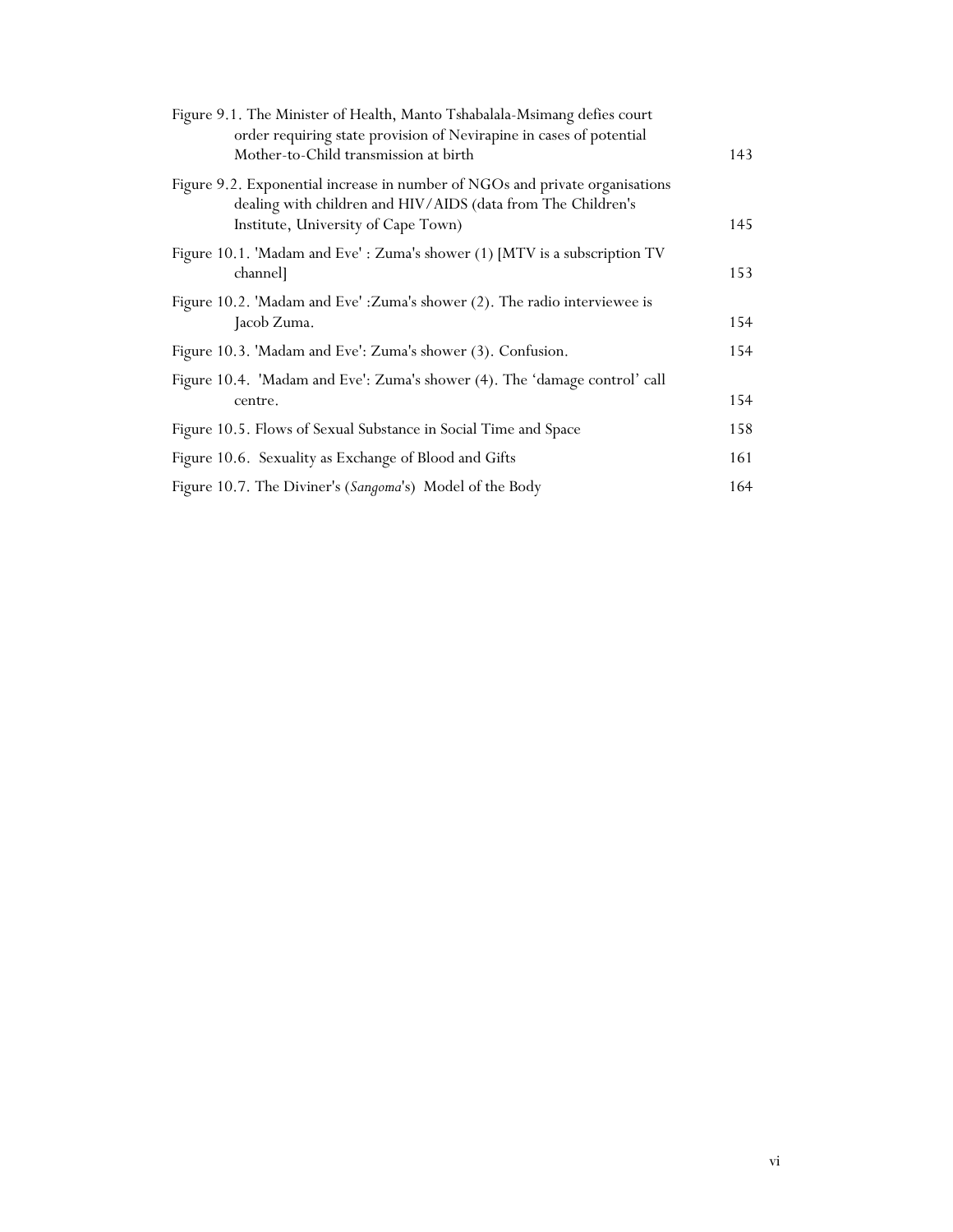### **Acknowledgements**

My mother has been a constant source of inspiration as well as guidance. She read and edited the entire manuscript many times. She constantly provided me with material from her own reading and helped me understand my project from the reader's perspective. Her help was immeasurable and inspirational.

Pamela Nichols provided support and encouragement throughout the process of research and writing. By believing in my ideas, she pushed me through the difficult spots when I felt overwhelmed by the sheer mass of material on AIDS.

Of my anthropological colleagues, Keith Hart has been exceptionally encouraging and interested in the ideas and approaches. As always, he has been full of ideas and I have benefited tremendously from the close reading that he gave the book in one of its earlier versions. I also wish to thank Bettina Schmidt for her close reading and comments.

Mr. Fanie Enock Nkosi of Umjind, Mpumalanga, known by his *sangoma* 'healing name' Magodweni, has given me deep insight into culture and healing in the South African lowveld. He aided my research in innumerable ways, and contributed his knowledge and friendship without reserve. He died in January 2007 as I was finalising this manuscript, and I will miss him always. *Hamba kahle, buti wami.*

I also wish to thank my research assistant, Zelda Gama who has been with me throughout the research process in South Africa. Much of the research with traditional healers would not have been possible without her assistance in logistics, translation, and transcription of interview material. Former students also participated in aspects of this research. I have discussed ideas with them over the years and have benefited from conversations with them. They are Shado Dludlu, Joseph Nkuna, Kereng Kgotleng, Zodwa Radebe, Gloria Rafobane, Josephine Malala, and Nokuthula Skhosana. The help understanding and friendship that I have had from many traditional healers during my research into AIDS, sex and sexuality, healing and concepts of the health, disease and the body has been invaluable.

I am grateful to Dr. Elisabeth Hsu of the Institute for Social and Cultural Anthropology, Oxford, for providing me with an opportunity to spend a couple of months in Oxford in order to complete the book. I thank her college, Green-Templeton College, Oxford, for providing me with a space to work that allowed the sort of concentration and focus that finishing a book requires.

Thanksto 'Zapiro' (Jonathan Shapiro) for his cartoons (Figure 17) that are at once trenchant and sympathetic

 $\partial \infty$ 

Research work for this book has been conducted from the beginning of 2002 to the middle of 2006. Funding and support has come from a number of sources.

Primary funding has been provided by the South African National Research Foundation, under grant No. 2054123

Research in Uganda during 2003 was made possible by a research contract from AIDSMark/USAID as part of the 'ABC Study' directed by Dr. Douglas Kirby, ETR Associations, Scotts Valley, CA, USA. According to terms of the USAID contract, the statutory notice of acknowledgement follows: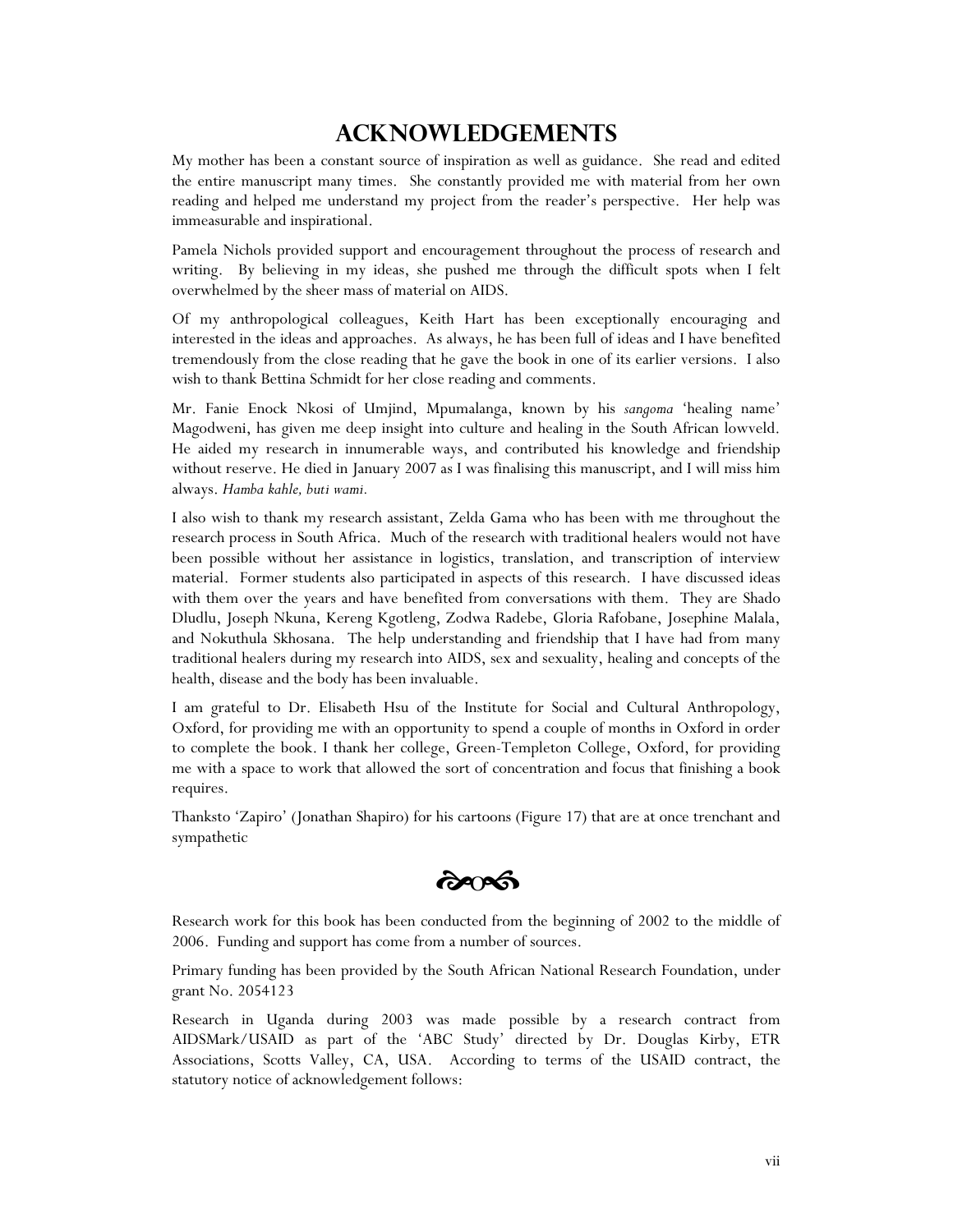*This publication was [partly] made possible through support provided by the AIDSMark project sponsored by the U.S. Agency for International Development, under the terms of Award No. HRN-A-00-97-00021-00. The opinions expressed herein are those of the author(s) and do not necessarily reflect the views of the U.S. Agency for International Development.* 

Finally, the opinions, findings expressed in this work are entirely my own and do not necessarily reflect the views of any of the funders or my collaborators.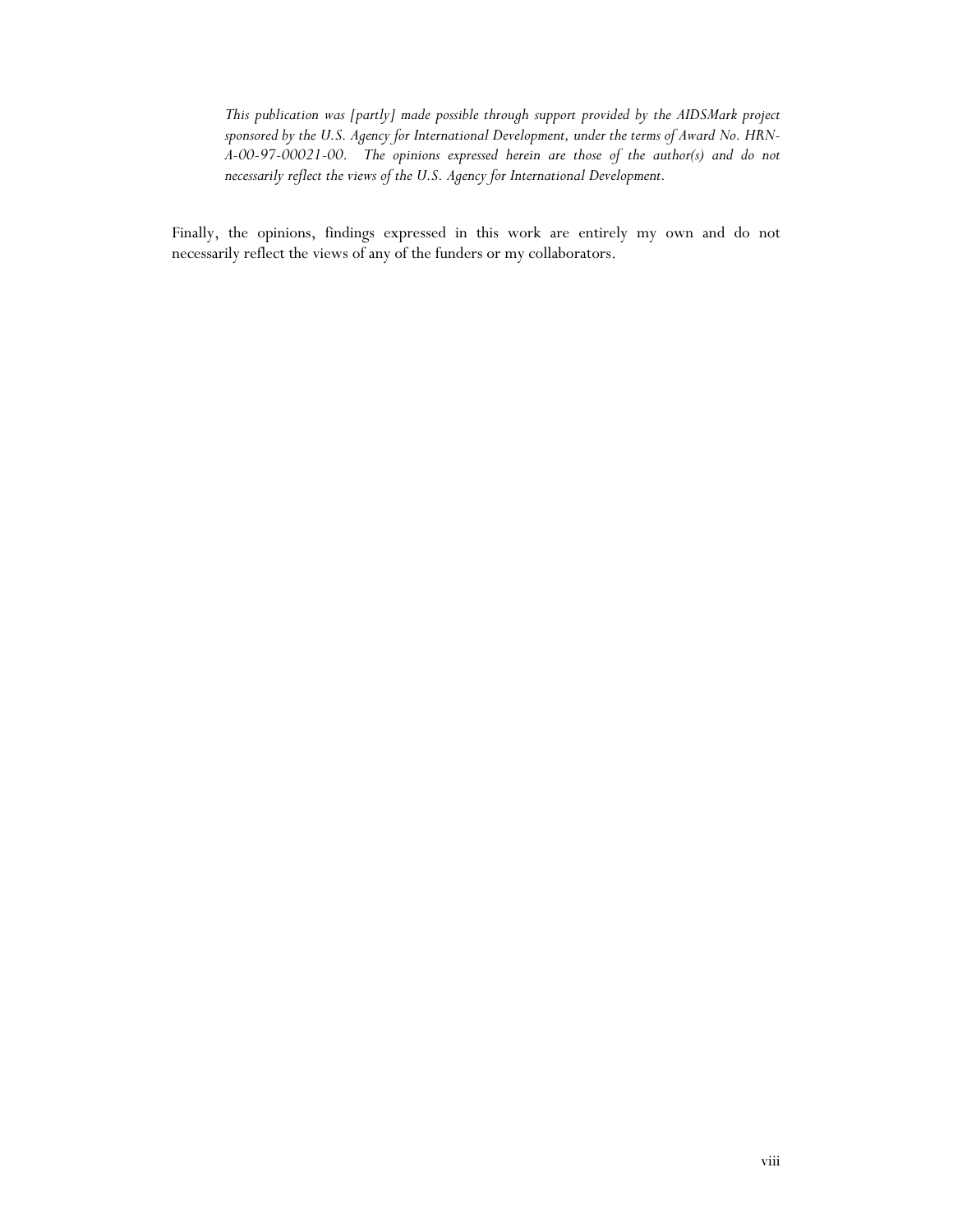### **Note on Ethnic names and languages**

With minor exceptions, the languages in both Uganda and South Africa belong to two broad families of languages: the Bantu and the north-western branch of the Indo-European family of languages. Thus, all of the languages have basic grammar in common within these families. The Bantu languages of southern Uganda represent the most northern reach of the Bantu languages, while those in South Africa represent the southern-most. Bantu languages use prefixes to designate specific meanings for general or 'root' terms. Thus 'Ganda' is the root name of the largest ethnic group and kingdom in southern Uganda, and prefixes denote what aspect of this is meant:

*Luganda* is the Ganda language

*Buganda* is the Ganda Kingdom or territory

*Baganda* is the plural for Ganda people, or the Ganda 'nation' or 'tribe'

and so on.

Similarly, in South Africa, we have '*zulu*' as a *root word* from which other terms are derived as follows:

*isiZulu* is the language

*AmaZulu* is the people or nation (especially the followers of the Zulu king, especially those living in the northern part of the Province of KwaZulu-Natal; and so on.

These prefixes vary somewhat from language to language. Thus, SeSotho is the name of the Sotho language where the *se*- prefix is cognate to the *isi-* prefix in 'isiZulu'.

English is the other dominant language in Uganda. In both South Africa and Uganda, English is the primary language of education, especially at the secondary and tertiary level, and of commerce. South African language use, however, involves considerable mixing of at least four languages in everyday practice: Zulu, English, Afrikaans, and Sotho. In many instances, I try to give translations of terms into isiZulu, SeSotho, and Afrikaans where appropriate. Although there are officially 11 languages in South Africa, all others are either closely related to these four or are intelligible. Most South Africans and Uganda speak and use multiple languages in daily life.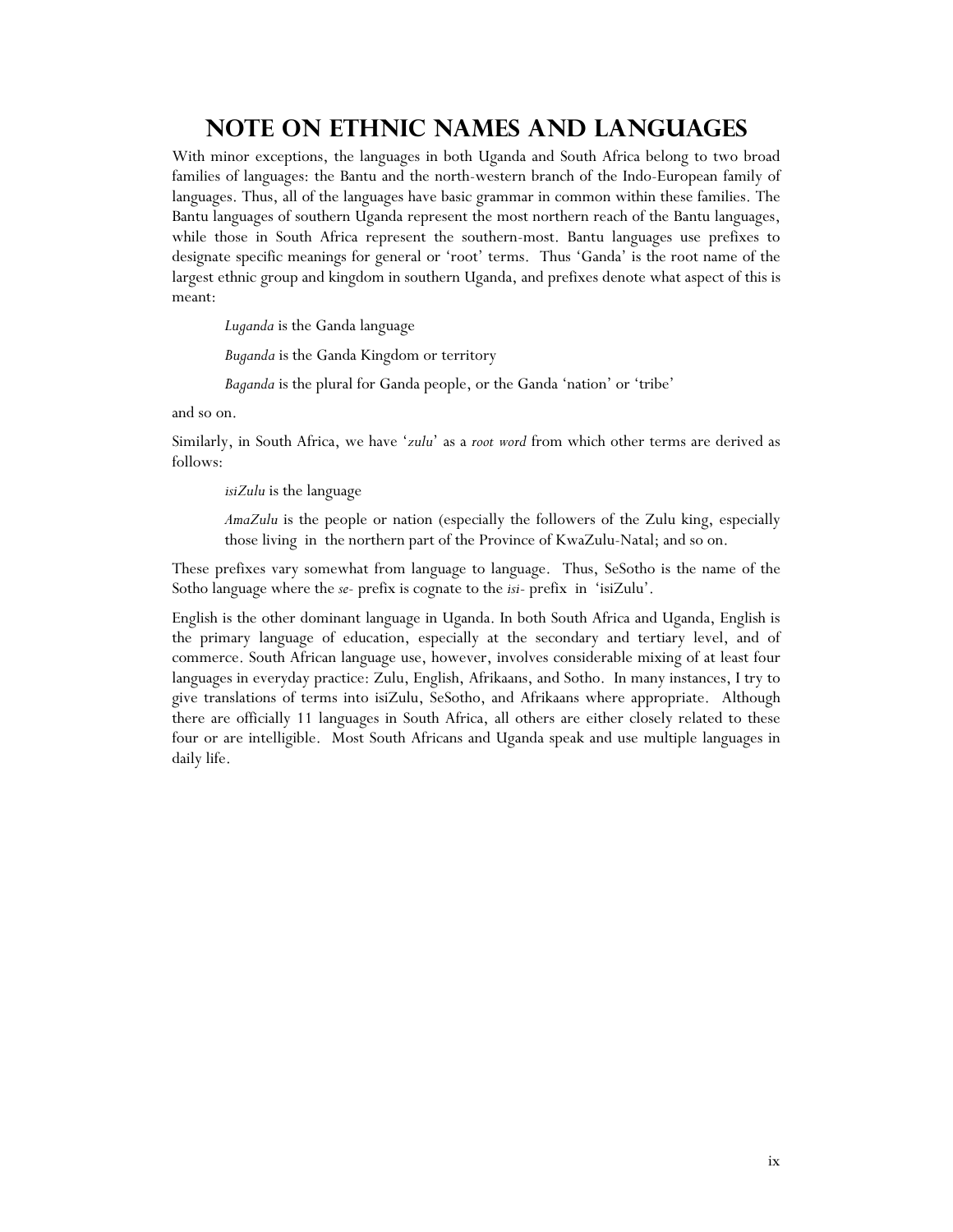### **Preface**

I did not want to study AIDS.

As an anthropologist in Africa I could not avoid it; this book is an anthropological engagement with it. Anthropology has been called 'the study of mankind in context.' HIV/AIDS is now part of that context, especially in sub-Saharan Africa. HIV touches on the deepest of human concerns: sex, health, death, kinship, family, language and culture. My concern with HIV and AIDS then is an anthropological concern because these are also the core areas of anthropology. This *anthropological* approach, then, departs significantly from 'standard' epidemiological, public health, medical and sociological perspectives and methods.

Anthropology is holistic, integrative and, where appropriate, comparative. I offer here a holistic comparison of Uganda and South Africa, two countries in which the trends of HIV prevalence are as radically different as any on earth, and I do so with methodological tools that integrate mathematics, sociology, demography, epidemiology and traditional anthropological approaches and techniques. Uganda and South Africa are part of a broadly similar cultural area—Bantu-speaking sub-Saharan Africa—and thus suitable for comparison. I compare them holistically, across a broad range of cultural and social features, in order to explain the differences in the epidemiology of AIDS in a way that is not reduced to the biology of a single body (or cell), nor to the psychology of the individual who 'behaves' sexually, or encounters 'risk'. In other words, the approach developed here links the world of individual meanings, motives, and understandings to increasingly larger scales of organisation in a way that is neither individualistic nor sociological but genuinely anthropological. My emphasis is on process, structure, and linkage across differing scales of action and experience, and interaction between domains of meaning whether we understand these as 'cultures', 'discourses', or 'worldviews'. In the case of the social 'fabrics' that transmit HIV, they have, so far, and for the most part, escaped the grid of sociological theory.

I focus on the notion of the sexual network. By their nature, sexual networks cannot be 'seen' either by those who participate in them, nor, usually, by the social sciences. People who are involved in sexual networks—that is, anyone who is sexually active—do not represent the extent, size, pattern or even the existence of these networks either to themselves or to social scientists. Thus, unlike the explicit networks of friendship or kinship, the sexual network is an invisible community; it is *unimagined*.

Although sexual networks are necessarily subsets of friendship networks and supersets of kinship networks, they are rarely traced as a genealogy is, or as one might construct a guest list for a wedding. They do not constitute social categories. The social sciences have little grasp on sexual networks because they are not institutions or social structures in the normal sense. While we have elaborate theories about social institutions, we have only the most limited understanding of social networks, especially sexual networks. They remain essentially untheorised and largely undescribed.

AIDS is also a personal concern. I have lived in both Uganda and South Africa for long periods of time and through most of my adult life. My personal and family history is bound up with these national histories. I was a young man in Uganda, and raised a family in South Africa. My perspective on AIDS is also a personal perspective based in part on my own experience and the sense that I have made of it. Not everyone will agree with this. For instance, I present South Africa as a radically egalitarian society compared to Uganda. Given South Africa's history of Apartheid, some will find this ironic, and others will think it plain wrong. I also largely ignore race. It appears to me that with respect to sex and choice of sexual partners, 'race' does not predict nor determine significant social differences. The success of Apartheid, in fact, was to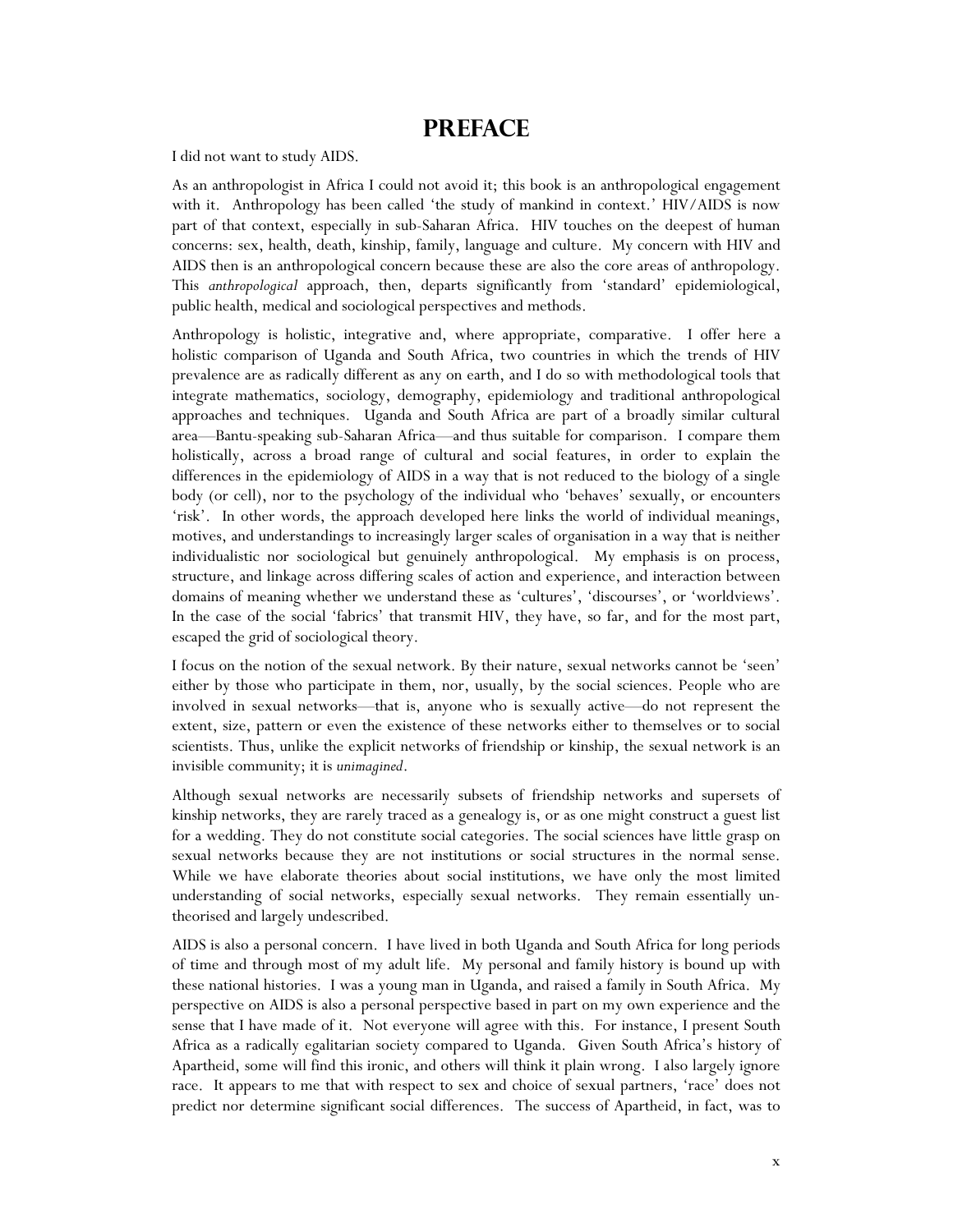convince South Africans that they were more different from each other than they in fact were, or are. Its failure comes from the fact that this belief was empirically wrong, not just morally wrong. In any case, I treat South Africa as an African country, and do not distinguish South Africans by race.

Anthropologists are less concerned with what people do as instances of generalised categories class, race, ethnicity, nationality—or as manifestation of supposed universal psychological or neurological processes, than they are with real people doing real things in concrete contexts. The contexts that I describe here have been my own contexts. Anthropologists attempt to understand the meanings that people give to their own actions—what motivates them—and to the actions of others. This involves a kind of philosophy, but it is 'philosophy with the people left in'.<sup>1</sup> The channels through which HIV travels in the human population are, as seen by this anthropologist, social structures of a special sort, the sexual network, and infection by HIV occurs during moments of the most profound meaning, sexual intimacy. Without understanding sex as a relation, we cannot grasp this elementary fact, and without seeking to understand the social and cultural values of sex itself, we fail to understand the basic motives that drive the epidemic at the human scale. For this reason, as an anthropologist, I have not been able to avoid the study of AIDS.

AIDS can, of course, be ignored or denied. We have seen this in the responses of members of the South African government, and from churches and other moral and political leaders. Malaria, Tuberculosis and violence, some correctly say, kill more people across all of Africa than AIDS. Also, to talk about AIDS requires talk about sex, and this presents insurmountable moral barriers to many. Yet, even the denial of AIDS is an acknowledgement of its fierce presence. Denial rises from powerful anxieties about sex, death, and the knowledge that HIV infection occurs at the moment of sexual intimacy. To know about AIDS is to possess an almost unbearable knowledge.

The impact of AIDS is much deeper that other diseases, or even violence; these merely kill. As much as they cause suffering, they do not challenge fundamental values of the self, of society and culture. These causes of death have been around long enough that their economic, cultural and social effects are well known. They are fully comprehended by indigenous medical systems, and are well understood by bio-medicine. Violent deaths, too, are comprehensible at all levels, in the terms of local knowledge and traditions of violence, or through moral knowledge of religion and humanism, and by politicians and the social sciences that study it. These causes of death can be cured or stopped, albeit with great difficulty; AIDS cannot. For those who suffer it, and die, and for their families, friends, colleagues and communities, it is tinged with a kind of moral mystery. AIDS in eastern, central and southern Africa, especially, is now a part of everyone's life and loves. There are more people infected with HIV here than anywhere else in the world. The epidemic in this part of the continent is characterised as mature, heterosexual, and pervasive which means that no one is immune, if not to infection, then to its effects. Although there are marked regional differences, HIV exists in virtually every corner of the southern continent, in all communities, and in all age groups. It weighs on the consciousness and conscience of every endeavour, and penetrates all aspects of life.

AIDS presents challenges to the constitution of community and to the very grounds of knowledge in a way that no other disease or epidemic has ever done. In particular, it challenges people's ability to imagine the set of relationships that transmit HIV and that are the only means for halting its spread. The community of AIDS is almost unimaginable. Because of the nature of its transmission, the long delay between infection and its manifestation as AIDS, because

 $\overline{a}$ 

 $<sup>1</sup>$  Ingold 1992.</sup>